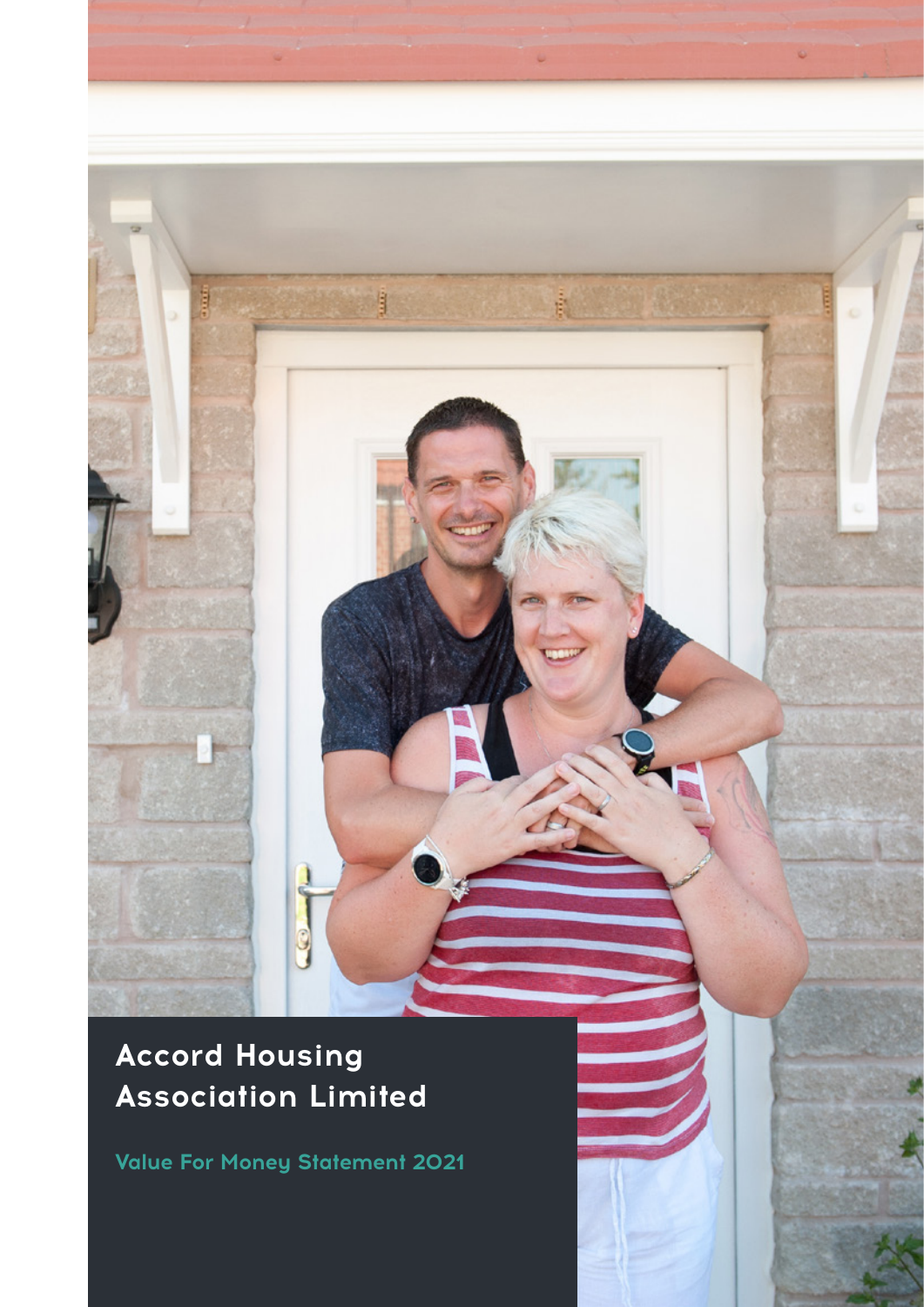# **Value For Money**

# **Introduction and overview**

Throughout the year Accord has continued to demonstrate its commitment to ensuring that Value for Money is at the heart of operations and activities, and that value added services are delivered to customers and communities. Value for Money remains increasingly important in the challenging operating environment, increasing customer expectations, the on-going housing crisis with high demand for affordable rented properties and enhanced regulatory requirements on tenant's safety and compliance.

Accord continued to demonstrate that resources are invested efficiently and effectively to maximise the return on investment, and this is supported by a clear understanding of how resources shall be committed. Accord's Business Plan sets out strategic objectives and the activities and initiatives required to achieve these goals and support Accord's vision. This ensures that resources are applied effectively and that processes are carried out efficiently when work is undertaken.

Accord considers its corporate performance in the context of both ensuring value for money and delivering against business plan objectives by measuring the actions taken to ensure services are not only high-quality, but deliver value for customers, communities, and stakeholders. These activities are underpinned and supported by a Board approved Value for Money Strategy which ensures that resources are used effectively and embedded across the organisation.

The concept of Value for Money to Accord was to ensure the organisation continues to:

- **C** procure goods and services economically for the right price.
- $\bullet$  be effective in delivering the right services; and
- $\bullet$  deliver activities efficiently and in the right way.

Accord's Board set strategic objectives which translate our core purpose of providing and managing housing and appropriate support services to people in need, into measurable targets across 3 strands of Meeting Need, Great Housing and Services and Good to Great. Our Value for Money Strategy complements our Corporate Plan and articulates how value for money is measured and delivered in achieving our corporate aims through striving to: -

- Increase operating margins and profitability;
- Maximise efficiency in operating delivery models;
- Increase efficiency in the development of new homes; and
- Be clear and transparent in reporting of value for money.

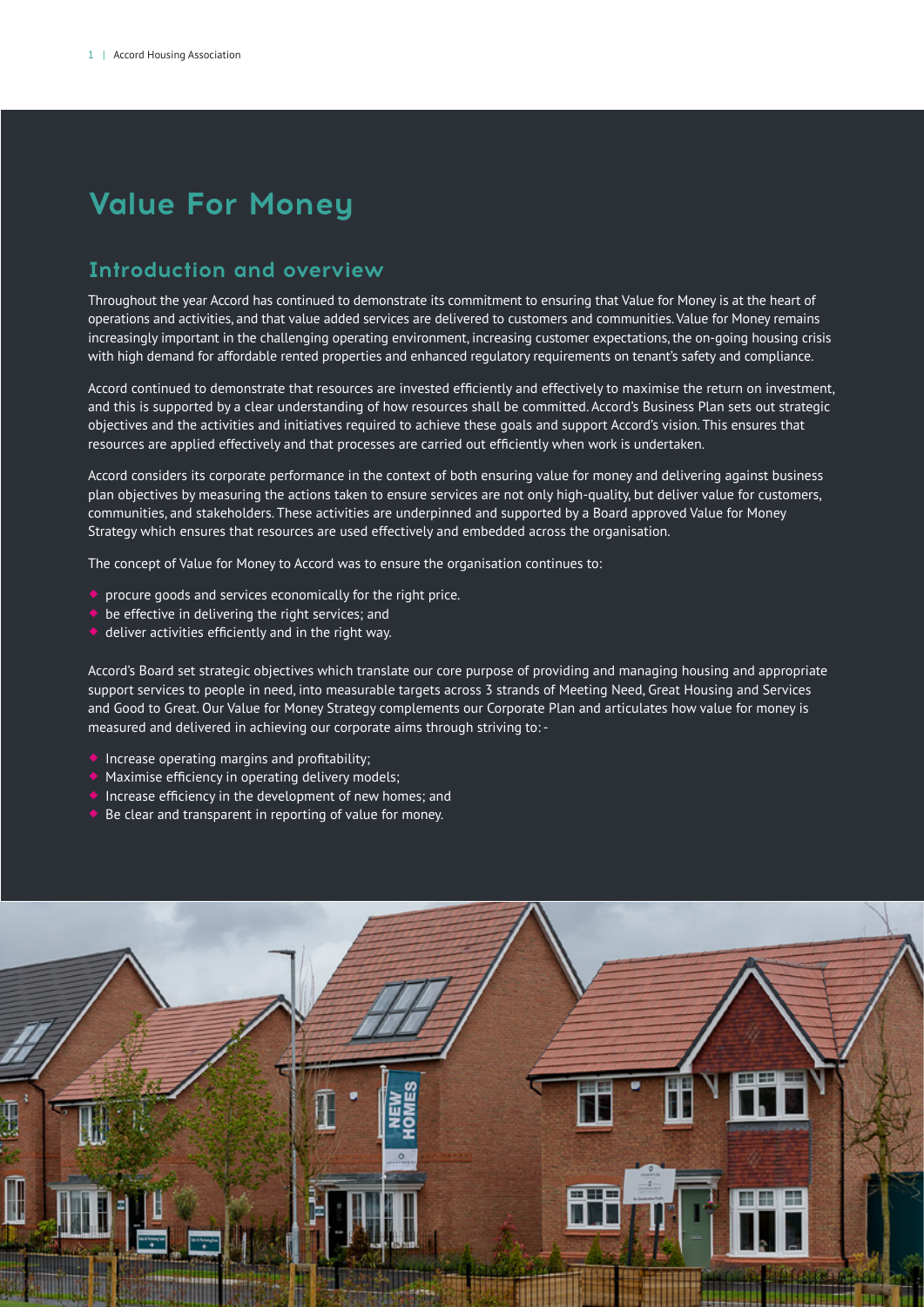The Accord five-year Business Plan sets out the organisation's strategic objectives as determined by the Board following consultation with customers, staff, and stakeholders. The business plan translates Accord's shared values into corporate objectives and medium-term goals. Objectives are set in the context of Accord's key purpose which is the provision of homes, support, and services for those in need. As part of the business planning and performance scrutiny process Accord's Board undertakes strategic planning sessions which focus on short to long-term objectives and the effectiveness of these in meeting the core values and purpose of the organisation. The Value for Money driver is clear throughout the Plan with clear links between the key objectives and the Strategy to ensure Value for Money is embedded throughout the organisation in a transparent and meaningful way.

The Plan consistently draws out the on-going growth aspirations of the organisation. Performance is measured against a range of key performance indicators relating to delivery as well as financial performance. The Board remains mindful of the purpose of the organisation, its guiding principles and ethos balanced with a commercial approach to ensuring effective use of its resources, recognising efficiency gains wherever possible and requiring on-going reviews of Value for Money across all business units.

Accord continues to deliver a range of new affordable homes which meet differing needs. Accord works closely with customers and communities to understand housing need on a local basis leading to schemes such as town-centre regeneration projects providing much needed housing for rent and lowcost home ownership homes for families and for older people. The organisation continues to deliver support and care services as it has done for over 50 years, firmly believing that providing just a house is not always enough and the wider offer of support to sustain tenancies, help people in their own homes, with their health and wellbeing is just as important. A balance is therefore struck between providing high quality services and meeting need whilst generating surpluses to support the delivery of such services as well as new housing supply.

As part of the on-going assessment of delivery of new homes and the management of existing units, Accord continues to carry out detailed stock condition surveys and financial appraisals of the efficiency of stock and the return on investment in assets. These were however temporarily paused during the restrictions imposed by Government due to coronavirus. This information supports the delivery of both Accord's Asset Management and Stock Disposal strategies and ensures that funds are invested in a focussed way, maintaining assets which will generate income for the future.

## **How Accord performs against its own targets**

Value for Money is embedded within our Board approved Business Plan with each corporate objective being linked to one of the four key strategic objectives in our Value for Money Strategy. Corporate objectives are translated into operational action through a suite of Key Performance Indicators which are overseen by the Board and are subject to regular scrutiny by the Executive Management Team and Committees; agreeing actions where necessary to bring performance back in line with agreed targets. Board also receives an additional layer of assurance over the organisation's performance through an annual summary of corporate objectives and business plan targets.

When setting corporate objectives and monitoring performance against agreed performance indicators and targets the Board remains cognisant of the resource commitment to various activities and continue to seek assurance of the opportunity cost of pursuing/not pursuing alternative delivery models. The table below summarises the suite of Key Performance Indicators aligned to demonstrating Value for Money in the delivery of our core operating activities and shows both the performance against the agreed target for the year and a comparison against the prior year's performance.

All performance whether on target or not, receive regular review by the Board and Executive Management Team. Board oversees an annual review and approve future forecasts/targets prior to implementation. The criterion for setting these targets is to ensure they balance being challenging and stretching whilst also being achievable and realistic and therefore demonstrate Value for Money.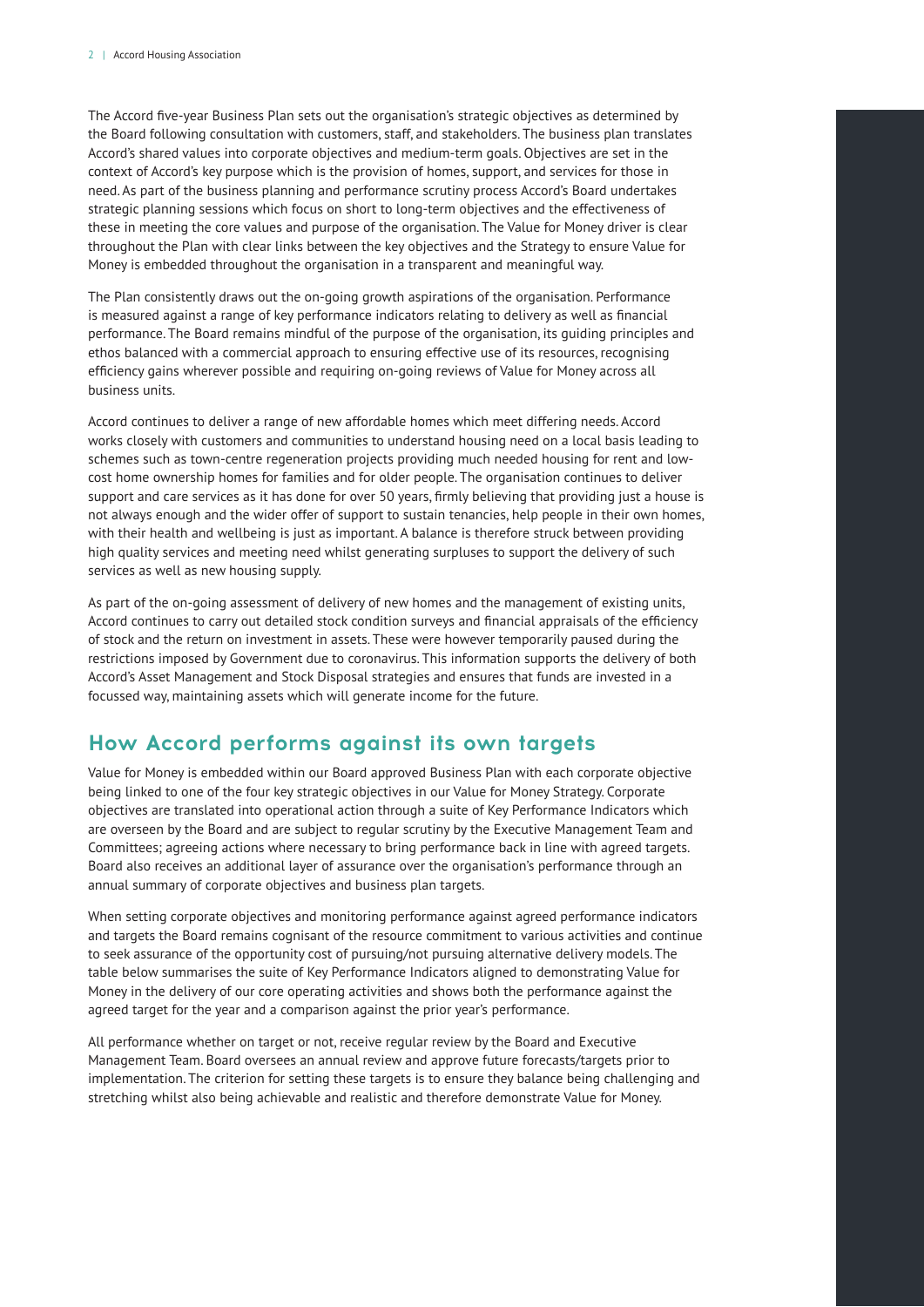| <b>Value for Money</b><br><b>Performance Indicator</b> | <b>Homes and Communities</b><br><b>Directorate</b> |                  |                            | <b>Care and Support</b><br><b>Directorate</b> |                            |                  | Peer<br>Group<br>Median |
|--------------------------------------------------------|----------------------------------------------------|------------------|----------------------------|-----------------------------------------------|----------------------------|------------------|-------------------------|
|                                                        | <b>Target</b>                                      | 2021             | 2020                       | <b>Target</b>                                 | 2021                       | 2020             |                         |
| Customer satisfaction - repairs                        | 90%                                                | 74%              | 87%                        | 90%                                           | 74%                        | 87%              | 78%                     |
| Repairs completed 1st visit                            | 85%                                                | 69%              | 86%                        | 85%                                           | 69%                        | 86%              | 91%                     |
| Emergency/out of hours completion time (average hours) | 4 hrs                                              | 2 hrs<br>34 mins | 1 <sub>hr</sub><br>49 mins | 2 hours                                       | 1 <sub>hr</sub><br>42 mins | 1 hr 2<br>7 mins | n/a                     |
| Properties with a valid gas servicing certificate      | 100%                                               | 100%             | 100%                       | 100%                                          | 100%                       | 100%             | 100%                    |
| Properties meeting Decent Homes Standard               | 100%                                               | 97%              | 100%                       | 100%                                          | 97%                        | 100%             | n/a                     |
| Time to re-let empty properties (average days)         | 24                                                 | 32               | 38                         | 26                                            | 30                         | 22               | 58                      |
| Current tenant rent arrears                            | 3.3%                                               | 4.3%             | 3.0%                       | 1.9%                                          | 1.1%                       | 1.7%             | 2%                      |
| Rent collection as % of rent collectable (current)     | 102%                                               | 101%             | 102%                       | 102%                                          | 101%                       | 105%             | 100%                    |
| Rent collection as % of rent collectable (former)      | 20%                                                | 17%              | 13%                        | 20%                                           | 34%                        | 69%              | n/a                     |
| Average employee sickness (days)                       | 10.4                                               | 11.4             | 9.8                        | 11.3                                          | 17.4                       | 17.3             | 6.7                     |

Peer group is English Housing Associations with stock between 4,000 and 17,000 units.

2021 Key Performance Indications (KPIs) should be viewed in the context of the significant challenges experienced by the association as a result of the coronavirus pandemic which has impacted on both performance against targets (set pre-covid) and the deterioration in performance in many of the metrics.

Maintenance and asset management has been severely disrupted due to national lockdowns and local tiered restrictions which meant that for large parts of the year, the reactive repairs service was paired back to emergency appointments only to protect our customers and staff. This was a difficult but necessary decision for our Board to make and has unfortunately resulted in a drop in customer satisfaction levels. With restrictions starting to ease the backlog of repairs will be caught up in the financial year.

The increase in general needs rent arrears is disappointing given our strong track record but unsurprising given the impact of the pandemic on many of our customers employment and financial circumstances. We bolstered resource in the Financial Skills team and continue to support our customers to make Universal Credit claims and to manage their household budget.

Post-merger the new Executive Director of Asset Management found some inconsistencies in the data recording and reporting of asset compliance including meeting Decent Homes Standard where c300 properties were found to be noncompliant. Records have been updated and reflected in the 2020-21 year end position in the KPIs table above. Work is already underway to identify a programme of works to rectify this and will be prioritised according to a risk assessment of the needs of the resident and property condition.

A new suite of KPIs has been developed for GreenSquareAccord which builds on the strong track record of both entities, sets challenging targets for the coming year based on identified opportunities to improve performance as a larger entity whilst remaining cognisant of challenging operating environment.

The table below sets out performance against the Value for Money specific objectives for 2020-21. The Board agreed targets are designed to drive high performance and efficiencies in key areas of our operations including maintenance, development, and housing management. As with the KPIs above, performance in the year is reflective of the challenging operating environment; as Board priorities evolved in response to known and emerging risks of the pandemic.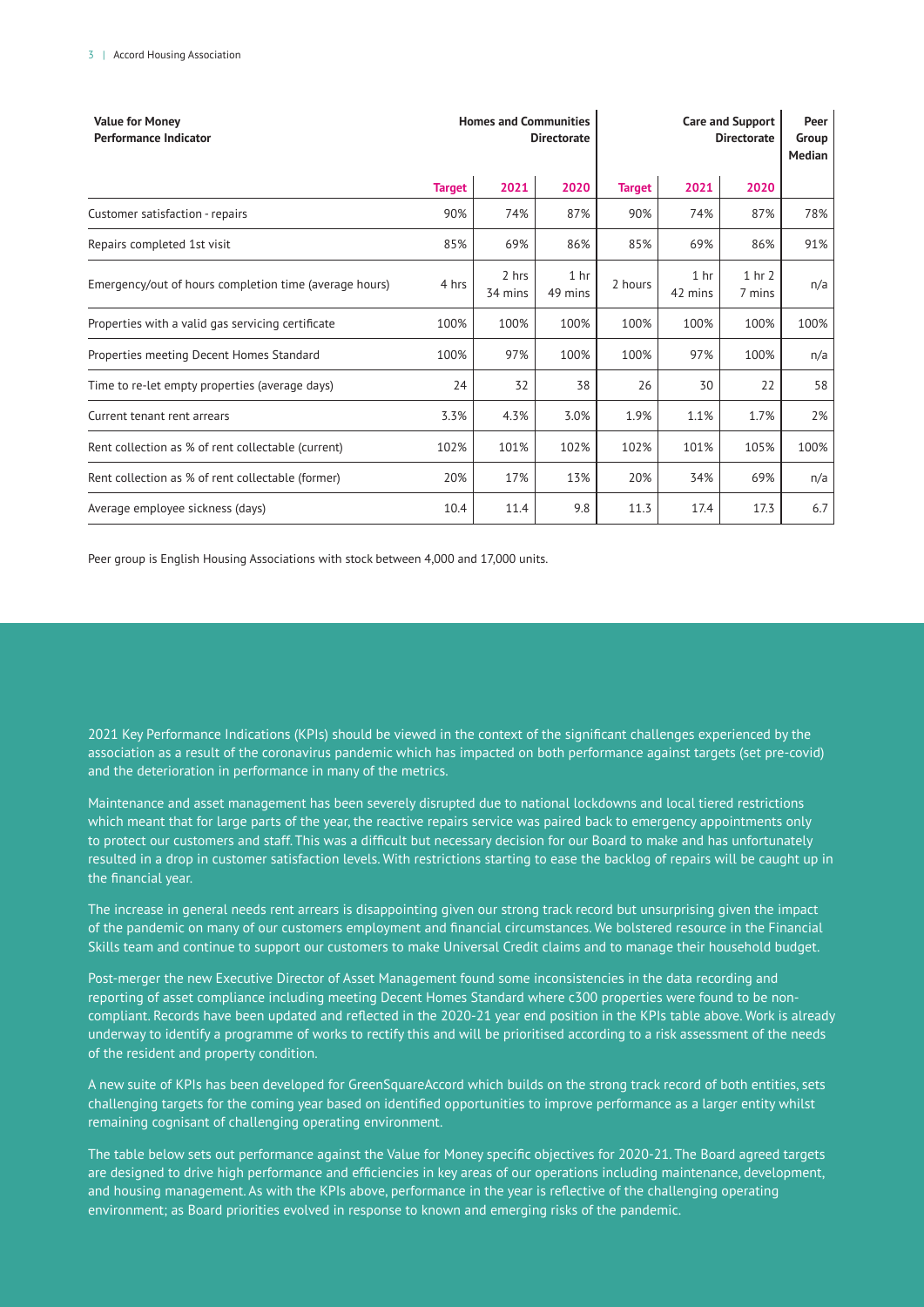| Target 2021                                                                                                                                                                                  | <b>Actual performance for 2021</b>                                                                                                                                                                                                                                                                                                                                                              |  |  |  |
|----------------------------------------------------------------------------------------------------------------------------------------------------------------------------------------------|-------------------------------------------------------------------------------------------------------------------------------------------------------------------------------------------------------------------------------------------------------------------------------------------------------------------------------------------------------------------------------------------------|--|--|--|
| Headline social cost per unit                                                                                                                                                                |                                                                                                                                                                                                                                                                                                                                                                                                 |  |  |  |
| Increases to be contained within inflation                                                                                                                                                   | The cost per unit increased by 9.2% between 2020 and 2021. This was a<br>combination of increased maintenance costs (largely planned and capital works),<br>costs incurred to facilitate the merger and slow down in development activity<br>due to the pandemic resulting in suppressed growth in unit numbers.                                                                                |  |  |  |
| <b>New supply (delivery)</b>                                                                                                                                                                 |                                                                                                                                                                                                                                                                                                                                                                                                 |  |  |  |
| 100% of development schemes are handed over in line<br>with agreed Homes England delivery targets                                                                                            | Achieved - forecasts are updated and agreed with Homes England on a quarterly<br>basis and the Board oversee performance against the approved programme<br>timescales.                                                                                                                                                                                                                          |  |  |  |
| <b>New supply (financial)</b>                                                                                                                                                                |                                                                                                                                                                                                                                                                                                                                                                                                 |  |  |  |
| Development cost contained within agreed budgets<br>with a target to deliver a 10% saving against budget<br>for internally delivered (via Accord Construction<br>Services) developed schemes | 2 schemes completed the year; one was delivered within the Board approved<br>budget and the other was within the Board agreed 5% tolerance which allows<br>for minor changes in scope to be agreed by the development team during the<br>construction period.                                                                                                                                   |  |  |  |
| <b>Maintenance</b>                                                                                                                                                                           |                                                                                                                                                                                                                                                                                                                                                                                                 |  |  |  |
| Maintenance cost per job completed reducing by 1%                                                                                                                                            | The average cost per job increased in the year due to the pandemic. The reactive<br>repairs service was disrupted by safety restrictions and lockdowns resulting in<br>volumes being c33% lower than in 2019-20. The backlog of repairs is likely to<br>impact on costs in 2021-22 but beyond that we would expect them to normalise.                                                           |  |  |  |
| <b>Void losses</b>                                                                                                                                                                           |                                                                                                                                                                                                                                                                                                                                                                                                 |  |  |  |
| Maintain void loss at below 1%                                                                                                                                                               | Void loss in our Communities directorate was 1.2% for the financial year<br>which given the challenges of letting properties during a pandemic is a great<br>achievement. The Executive maintain close oversight of the lettings process.                                                                                                                                                       |  |  |  |
| <b>Regulators value for money metrics</b>                                                                                                                                                    |                                                                                                                                                                                                                                                                                                                                                                                                 |  |  |  |
| To maintain or improve performance relative for our<br>peer group                                                                                                                            | We acknowledge that some of the metrics have deteriorated over the year<br>as a direct result of the pandemic on our financial results and operational<br>performance. This is not reflected in the peer group results which are based on<br>performance in the prior year. We are optimistic about the future and the and the<br>positive impact of the merger on these metrics going forward. |  |  |  |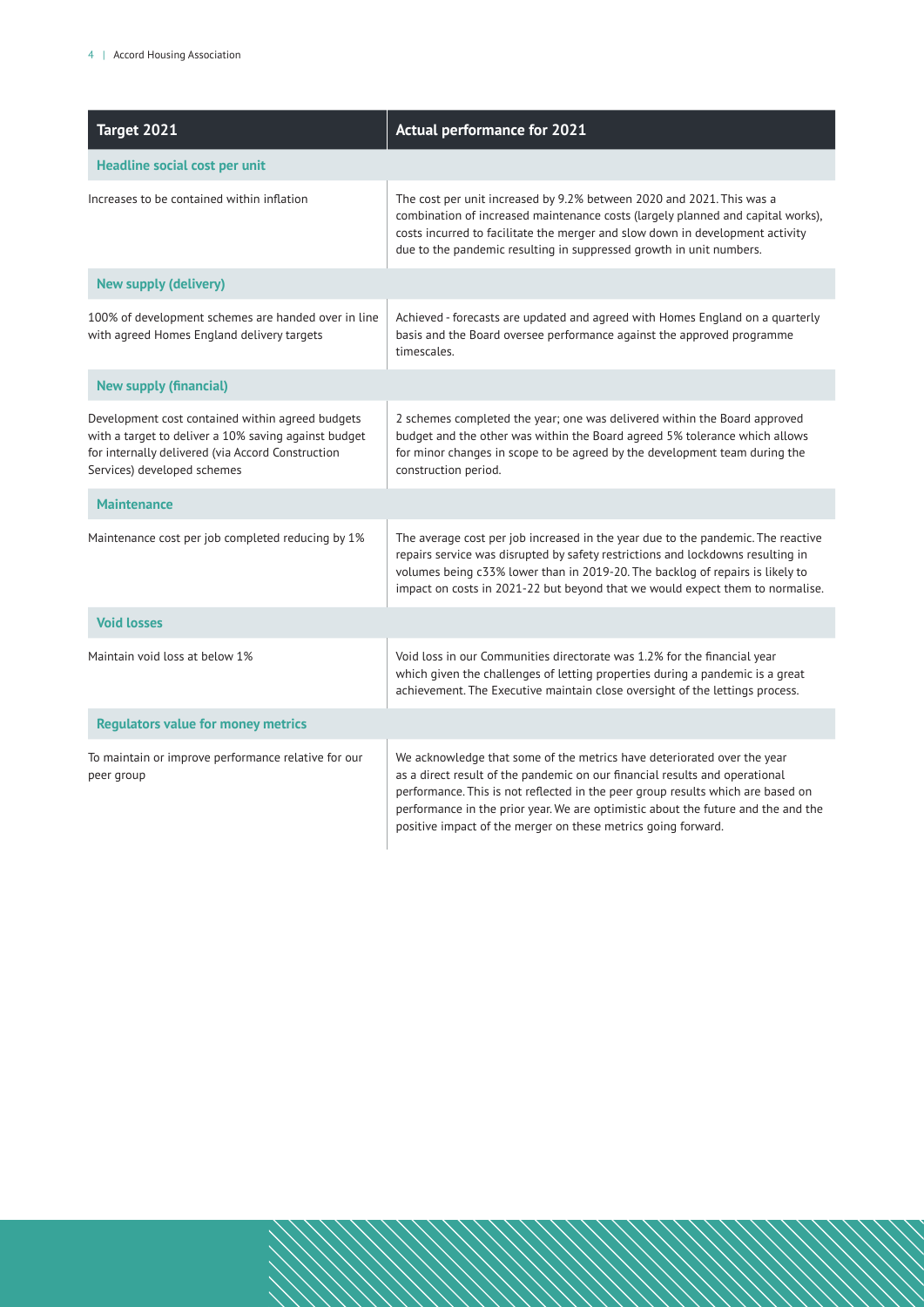# **How Accord compares against peer organisations**

The Regulator of Social Housing requires providers to assess performance against seven prescribed value for money metrics. Accord's peer organisations are summarised below and have specific comparability. All peer associations selected are categorised as 'Traditional' Housing Associations operating outside London. The peers are comparable to Accord in size and also in the extent of their provision of supported housing and housing for older people. Black Country Housing Association and Trident Group are both fellow members of the Matrix Housing Partnership and are known to have comparable operating activity profiles in similar operating geographies and are therefore also included in the peer group. Data is taken from the Regulator's published 2020 Global Accounts VfM Metrics.

J.

 $\overline{1}$ 

|                                          | <b>Total social</b><br>housing<br>units owned/<br>managed | % housing for<br>older people<br>units owned/<br>managed | Total<br>turnover<br><b>£millions</b> | % of turnover<br>from non-<br>social housing<br>activities |
|------------------------------------------|-----------------------------------------------------------|----------------------------------------------------------|---------------------------------------|------------------------------------------------------------|
| Accord Housing Association (2021)        | 13,245                                                    | 12.6%                                                    | 129.9                                 | 36.0%                                                      |
| <b>Black Country Housing Group</b>       | 2,156                                                     | 10.6%                                                    | 18.7                                  | 9.6%                                                       |
| East Midlands Housing Group              | 18,933                                                    | 20.4%                                                    | 111.1                                 | 13.7%                                                      |
| Grand Union                              | 12,067                                                    | 8.9%                                                     | 71.2                                  | 7.5%                                                       |
| Mosscare St Vincents Housing Group       | 8,326                                                     | 6.5%                                                     | 45.8                                  | 3.9%                                                       |
| Nottingham Community Housing Association | 9,608                                                     | 3.2%                                                     | 77.2                                  | 0.1%                                                       |
| Paragon Asra Housing                     | 20,888                                                    | 11.1%                                                    | 149.6                                 | 1.5%                                                       |
| Plus Dane Housing                        | 13,124                                                    | 2.9%                                                     | 74.0                                  | 4.0%                                                       |
| Regenda                                  | 12,177                                                    | 7.8%                                                     | 70.7                                  | 15.1%                                                      |
| South Yorkshire Housing Association      | 5,534                                                     | 5.7%                                                     | 48.2                                  | 25.5%                                                      |
| <b>Trident Housing Association</b>       | 3,211                                                     | 0.0%                                                     | 34.2                                  | 3.7%                                                       |

Benchmarking against both Accords' own historic performance and also against other peer organisations is summarised overleaf. The peer group median has been used in line with best practice.

An assessment of performance against targets has also been provided for each of the metrics. Peer organisations have been anonymised in the benchmarking outcome and the order in which organisations appear in the table above is not representative of the referencing used in the benchmarking results published below where Accord's 2021 results (shown in **teal**) and Accord's 2020 results (shown in **pink**) are compared with the peer group 2020 results (shown in **light grey**) and GreenSquare Group's 2021 results (shown in **dark grey**).

| <b>Value for Money Metric</b>                 | Accord<br>20201 | <b>Accord</b><br>2021 | Peer Group Median<br>2020 <sup>2</sup> |
|-----------------------------------------------|-----------------|-----------------------|----------------------------------------|
| <b>Business Health</b>                        |                 |                       |                                        |
|                                               |                 |                       |                                        |
| Operating margin (overall)                    | 20.9%           | 18.7%                 | 20.9%                                  |
| Operating margin (social housing lettings)    | 34.2%           | 31.2%                 | 27.5%                                  |
| EBITDA MRI interest cover %                   | 155.8%          | 140.4%                | 155.8%                                 |
| <b>Development</b>                            |                 |                       |                                        |
| New supply-social housing                     | 1.3%            | 1.8%                  | 1.1%                                   |
| New supply - non-social housing               | 0.0%            | 0.0%                  | 0.0%                                   |
| Gearing                                       | 49.4%           | 43.3%                 | 41.4%                                  |
| <b>Operating Efficiency and Effectiveness</b> |                 |                       |                                        |
| Reinvestment %                                | 5.4%            | 3.2%                  | 5.9%                                   |
| Return on capital employed                    | 3.3%            | 2.6%                  | 3.2%                                   |
| Social housing cost per unit £000's           | 3.851           | 4.210                 | 3.851                                  |

**1** These are our 2020 metrics according to the RSH Value for Money report – Global Accounts 2020 published in May 2021. 2 Median average results for the 10 registered providers identified above based on the RSH Value for Money report - Global Accounts 2020 published in Mau 2021.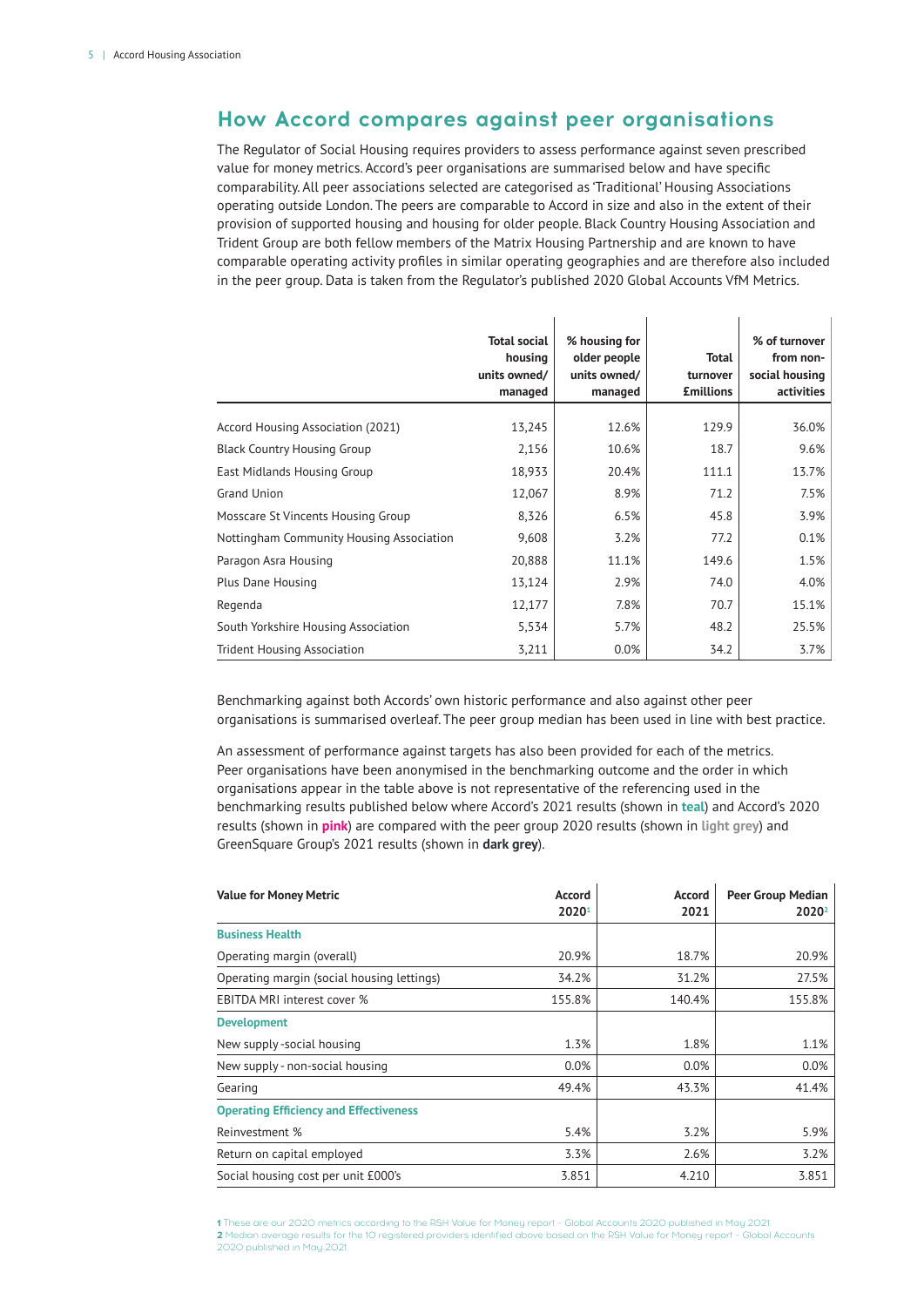# **Business Health**

## **Operating Margin**



Our operating margins should be viewed in the context of our diverse business activities where some activities undertaken by the organisation generate low financial margins but have high social or environmental impact. The two key drivers behind the reduction in overall margin from 2020 to 2021 are the financial pressure from the coronavirus; particularly on our care and support services and the costs incurred to facilitate the merger with GreenSquare where synergies and efficiencies will be realised in future years.

The margin on our social housing activity continues to compare favourably against our peer group; despite reflecting a full year's impact of the pandemic whereas the peer group results for 2020 were substantially pre-covid.



### **EBITDA MRI %**

EBITDA MRI is a measure of our ability to generate cash through our operating activities and again the 2021 results have been impacted by the pandemic and merger cost. The above metric also includes capital maintenance where additional investment has been made during the year; this is not untypical in the sector where according to the RSH Value for Money report for 2020 total maintenance spend has increased by 15% in 3 years with a focus on building safety and health and safety compliance. As a developing organisation with ambitious growth targets, the metric demonstrates our ability to comfortably meet our cost of borrowing.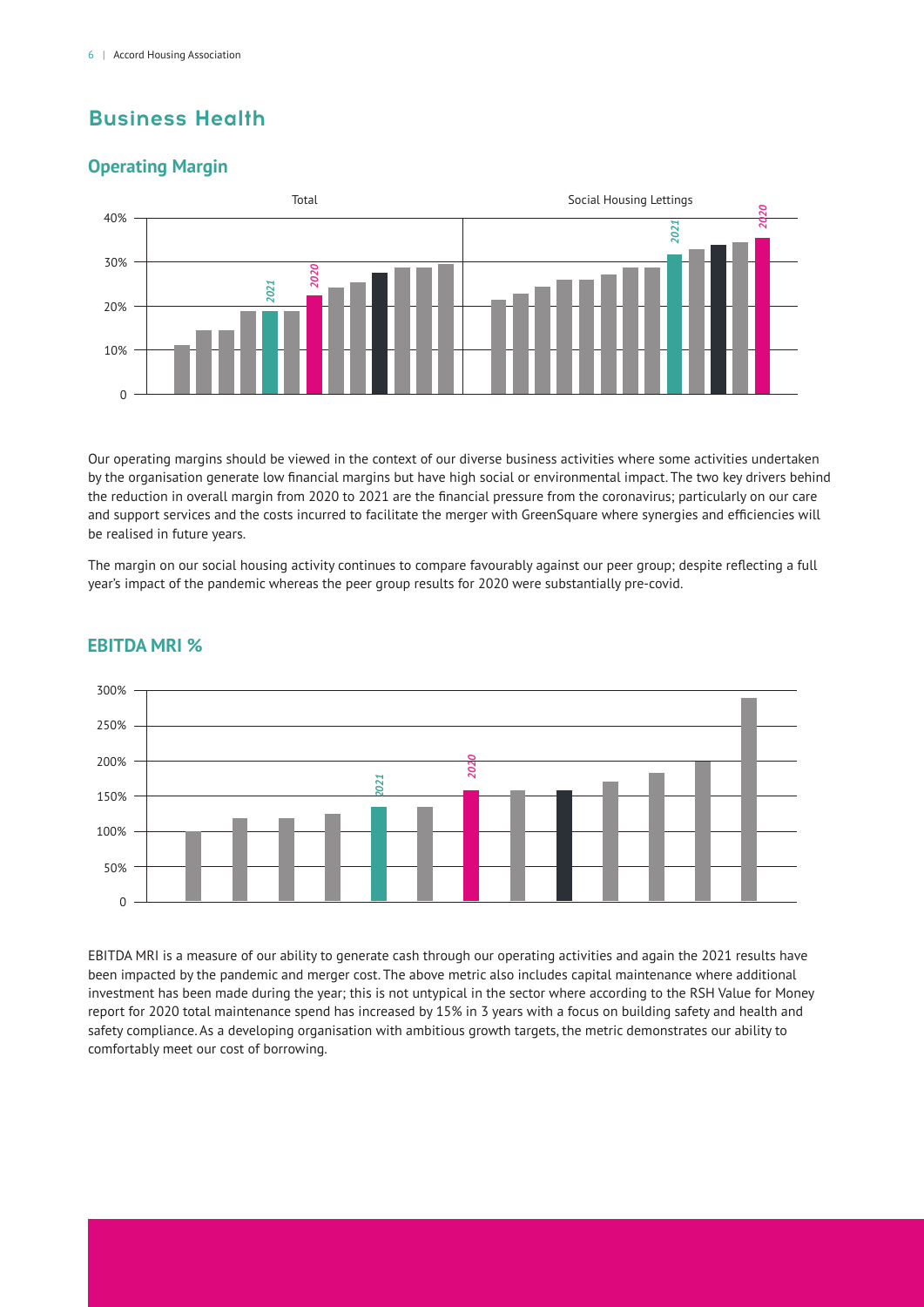# **Development**

### **New Supply %**



### **New social housing New non-social housing**



Development programmes are very rarely linear and year on year fluctuations are common within the sector and often linked to the timing of Homes England grant programmes. In 2020-21 we completed 236 new homes and have a further 484 in progress at the year end; having completed the 2016-2021 Shared Ownership Affordable Homes Programme (SOAHP) in the year and continue to make progress with the 2016 - 2021 Strategic Partnership programme which was extended by a further year to take account of the impact of the pandemic. In line with our peers, Accords development programme focusses on the supply of new social housing and meeting the strong demand for affordable housing in our area of operation.

### **Gearing**



As a developing association, we borrow funds to support the building of new homes and our gearing reflects our growth ambitions; using our balance sheet capacity to generate new supply whilst managing the financial stability of the organisation. Gearing reduced in the year as a result of the merger preparations where some legacy Accord facilities were repaid before year end as part of a wider consolidation and harmonisation of the GreenSquareAccord loan portfolio and future-proofing of treasury activity.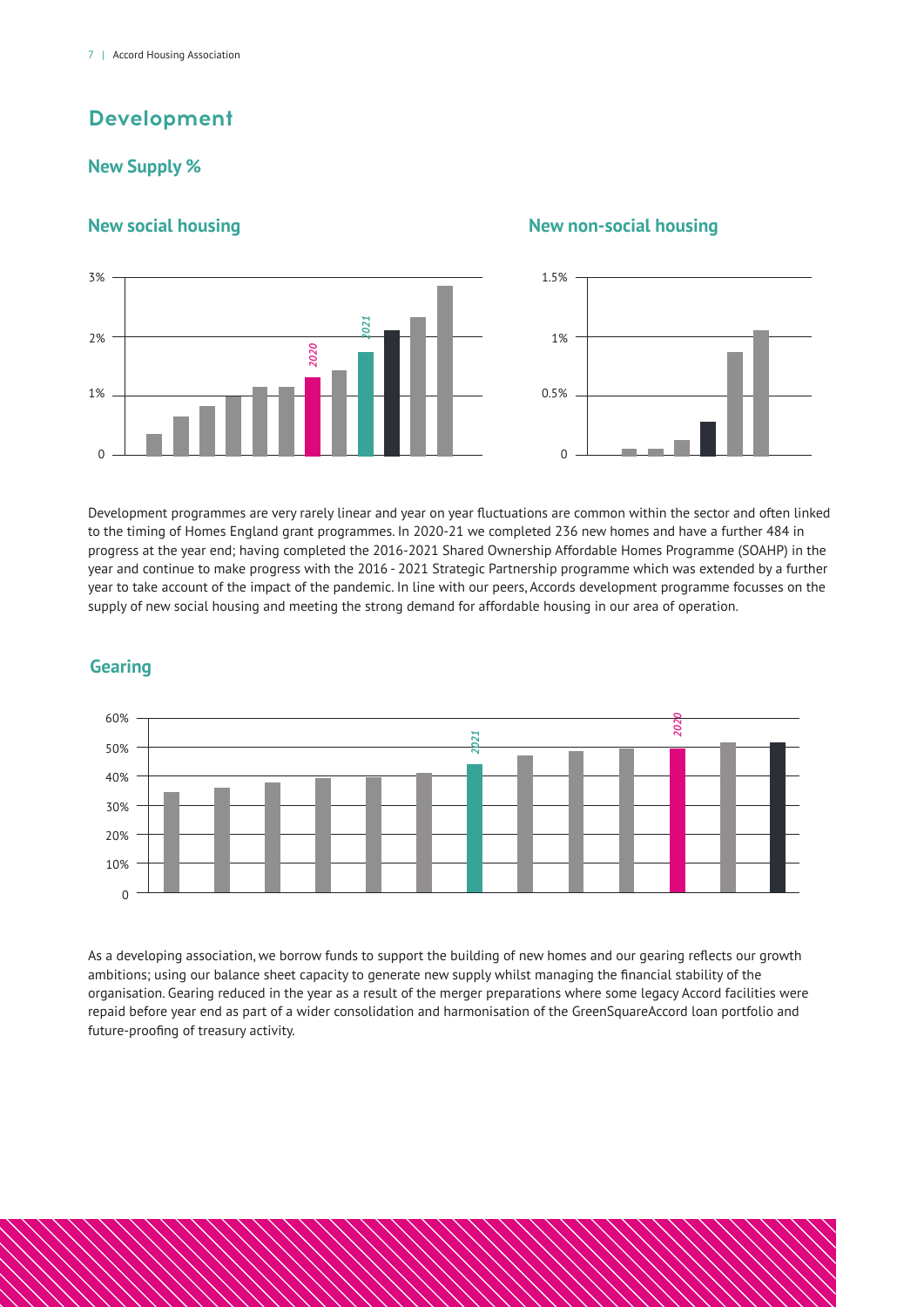# **Operating Efficiency and Effectiveness**



### **Social Housing Cost Per Unit**

Our social housing cost per unit should be viewed in the context of the tenure mix within our property portfolio. Whilst we have seen a 9.2% increase in cost per unit since last year our social housing cost per unit of £4,210 includes the financial cost of the pandemic, not reflected in the peer group 2020 results. Whilst higher than the 2020 peer group median, this still compares well to our peers where the cost per unit varies from £2,640 to £8,060.



### **Reinvestment %**

Our reinvestment % reflects our commitment to developing new homes whilst balancing the investment in existing homes and maintaining properties to a high standard. This measure has been effected by the impact of the pandemic on development activity with on-site restrictions having been in place for most of the year which has slowed the pace of development across the sector.

Accord are a Strategic Partner with Homes England and remain committed to the supply of new affordable homes; utilising the strong financial capacity of the enlarged organisation to increase development output in future years.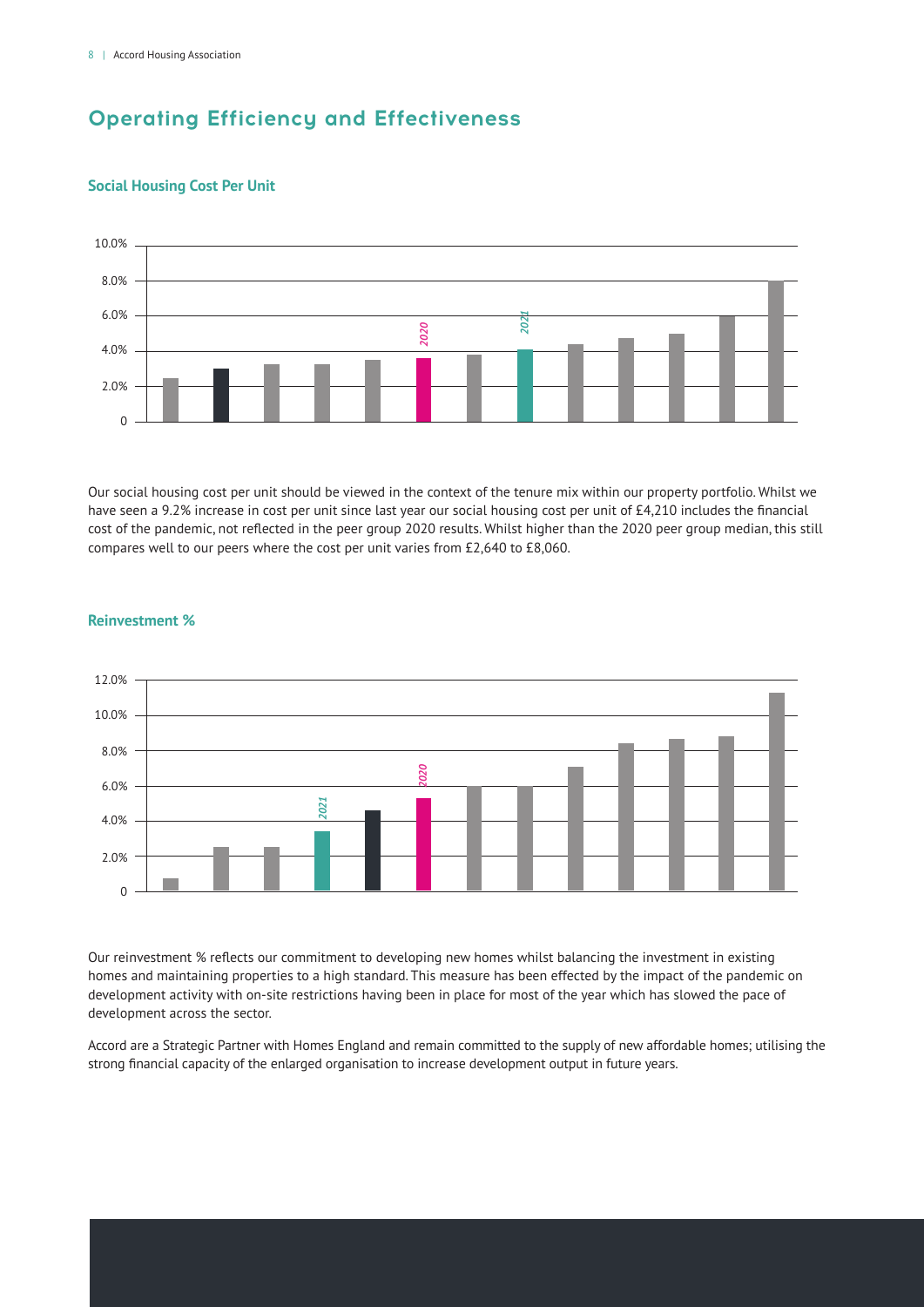### 9 | Accord Housing Association

Return on capital employed has again been impacted by the pandemic which has put financial pressure on our operating surplus and suppressed fixed asset growth through the slowdown of development. Whilst these are common across the sector in 2021, they had less impact on the 2020 peer group results.

### **Return On Capital Employed**



# **2022 Value for Money Targets**

The focus for 2021-22 is the integration and harmonisation of Accord and GreenSquare. The efficiency savings identified in the approved business case have now been developed into a detailed plan and built into the 2022 consolidated budget and financial plan. The Board has ultimate responsibility for the delivery of the efficiencies plan with support from the Integration Task and Finish Committee who maintain oversight of progress.

As well as cashable efficiencies, the on-going integration of the 2 legacy organisations will remove duplication and the harmonisation of processes and procedures will select best practice from both sides ensuring maximum effectiveness and efficiency prevails.

## **Summary and conclusions**

Accord is an organisation with a strong social purpose whose mission and core values are centred on delivering high quality, safe and compliant services that meet the needs of our customers, providing the best outcomes for them as individuals and for the wider community. We continue to have a well-established and embedded culture of demonstrating Value for Money in the delivery of our objectives. Value for Money is led by our Board and our Value for Money Strategy aligns with our corporate and departmental objectives and key performance indicators.

We continue to adapt to meet the changing needs of our customers, stakeholders, and the operating environment; demonstrating not only innovation but the ability to learn lessons to improve our service offer. This was vitally important given the extreme challenges of the last financial year and whilst the pandemic has undoubtedly impacted on the operational and financial performance of the organisation, and is reflected in the metrics above, these would certainly have been far worse had the organisation not responded quickly and effectively throughout.

The focus for 2021-22 is the integration of the 2 merged entities and to deliver on our promises to customers which include efficient, local-focussed services, increased investment in the provision of new affordable homes and continued investment in our existing properties to ensure tenants have a safe and secure place to live.